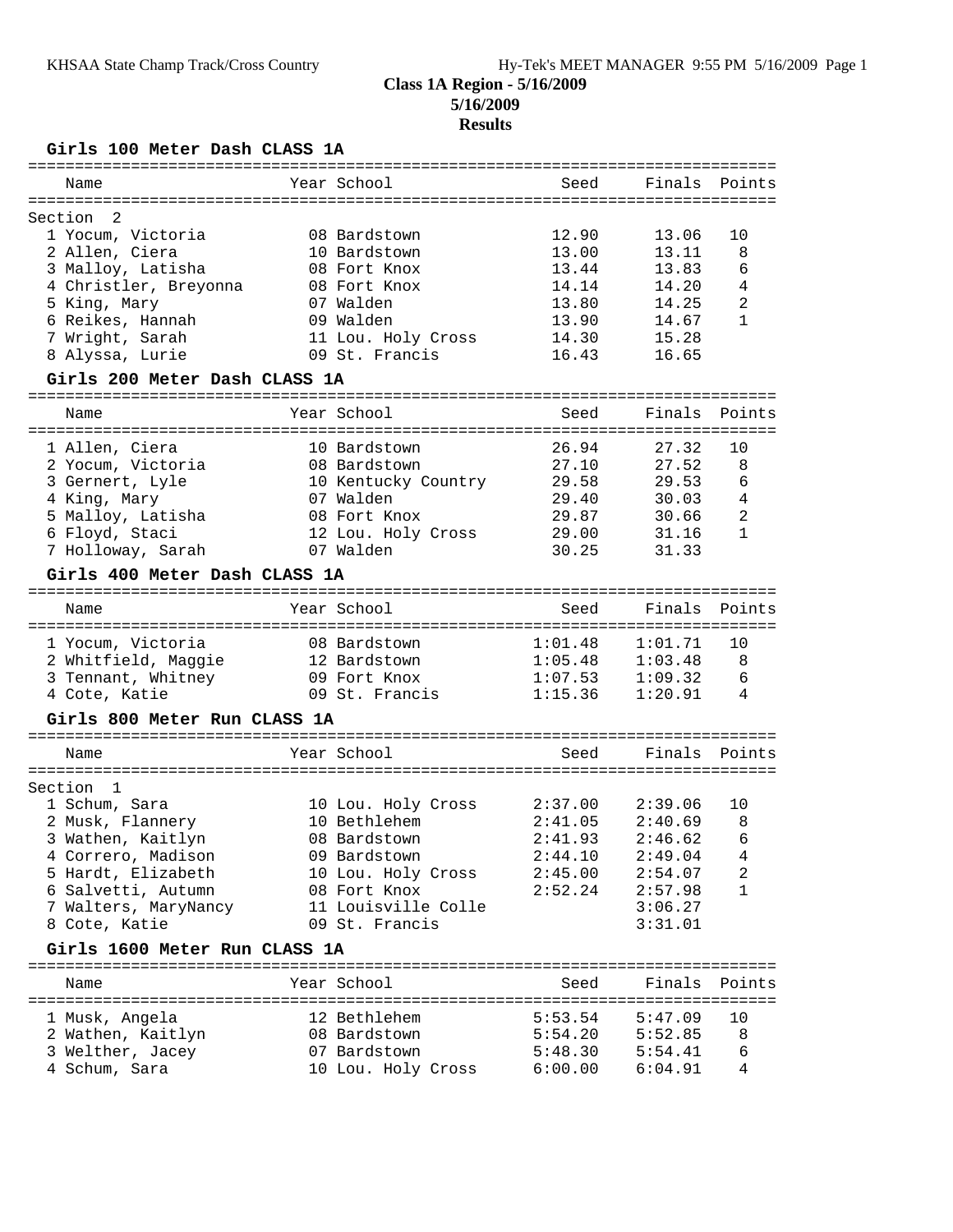**5/16/2009**

# **Results**

| Girls 1600 Meter Run CLASS 1A              |                           |                                             |               |                |
|--------------------------------------------|---------------------------|---------------------------------------------|---------------|----------------|
| 5 Bloyd, Brittany                          | 10 Beth Haven             | 6:07.29                                     | 6:07.04       | 2              |
| 6 Musk, Flannery                           | 10 Bethlehem              | 6:21.25                                     | 6:09.20       | 1              |
| 7 Salvetti, Autumn                         | 08 Fort Knox              | 6:08.74                                     | 6:22.19       |                |
| 8 Lever, Katie                             | 09 Fort Knox              | 6:38.59                                     | 6:43.11       |                |
| Girls 3200 Meter Run CLASS 1A              |                           |                                             |               |                |
|                                            |                           |                                             |               |                |
| Name                                       | Year School               | Seed                                        | Finals        | Points         |
| 1 Bode, Sarah                              | 09 Louisville Colle       | 12:32.78                                    | 12:35.47      | 10             |
| 2 Welther, Jacey                           | 07 Bardstown              | 12:59.00                                    | 12:53.35      | 8              |
| 3 Musk, Angela                             | 12 Bethlehem              | 12:53.50                                    | 13:07.13      | 6              |
| 4 Wathen, Kaitlyn                          | 08 Bardstown              | 13:12.10                                    | 13:26.67      | $\overline{4}$ |
| 5 Bloyd, Brittany                          | 10 Beth Haven             | 13:32.83                                    | 13:48.62      | 2              |
| 6 Lever, Katie                             | 09 Fort Knox              | 14:14.13                                    | 14:08.51      | $\mathbf{1}$   |
| 7 Carothers, Lily                          | 07 Walden                 | 14:32.91                                    | 14:35.34      |                |
| Girls 100 Meter Hurdles CLASS 1A           |                           |                                             |               |                |
|                                            |                           |                                             |               |                |
| Name                                       | Year School               | Seed                                        | Finals        | Points         |
| 1 Gernert, Lyle                            | 10 Kentucky Country       | 17.94                                       | 18.80         | 10             |
| 2 Austin, Kiara                            | 09 Fort Knox              | 16.34                                       | 19.21         | 8              |
| 3 Culver, Marina                           | 10 Bardstown              | 18.30                                       | 20.58         | 6              |
| Girls 300 Meter Hurdles CLASS 1A           |                           |                                             |               |                |
| Name                                       | Year School               | Seed                                        | Finals Points |                |
|                                            |                           |                                             |               |                |
| 1 Austin, Kiara                            | 09 Fort Knox              | 49.34                                       | 50.71         | 10             |
| 2 Gernert, Lyle                            | 10 Kentucky Country 52.74 |                                             | 54.21         | 8              |
| 3 Culver, Marina                           | 10 Bardstown              | 54.84                                       | 55.11         | 6              |
| Girls 4x100 Meter Relay CLASS 1A           |                           |                                             |               |                |
| School                                     |                           | Seed                                        | Finals        | Points         |
|                                            |                           |                                             |               |                |
| 1 Bardstown                                |                           | 51.74                                       | 52.24         | 10             |
| 1) Rogers, Kourtney 11                     | 2) Allen, Ciera 10        |                                             |               |                |
| 3) Whitfield, Maggie 12                    | 4)                        |                                             |               |                |
| 5) Rogers, Karis 08                        | 6) Cecil, Hanna 09        |                                             |               |                |
| 7) Sheckles, Ariel 09                      | 8)                        |                                             |               |                |
| 2 Fort Knox                                |                           | 55.93                                       | 57.09         | 8              |
| 1) Malloy, Latisha 08                      |                           | 2) Christler, Breyonna 08                   |               |                |
| 3) Williams, Kendra 12                     |                           | 4) Tennant, Whitney 09                      |               |                |
| 5) Johnson, Faith 07                       |                           |                                             |               |                |
| 7) Benjamin, Tiana 11                      | 6) Thomas, Chasity 09     |                                             |               |                |
|                                            | 8) Austin, Kiara 09       |                                             |               |                |
| 3 Holy Cross (Louisville)                  |                           | 59.20                                       | 1:00.66       | 6              |
| 1) Zanone, Carrie 10                       |                           | 2) Hardt, Elizabeth 10                      |               |                |
| 3) Hendrick, Brooke 09                     |                           | 4) Wright, Sarah 11                         |               |                |
| 5) Floyd, Staci 12<br>7) Clark, Arielle 12 |                           | 6) Seidl, Taylor 10<br>8) Cambron, Jenna 10 |               |                |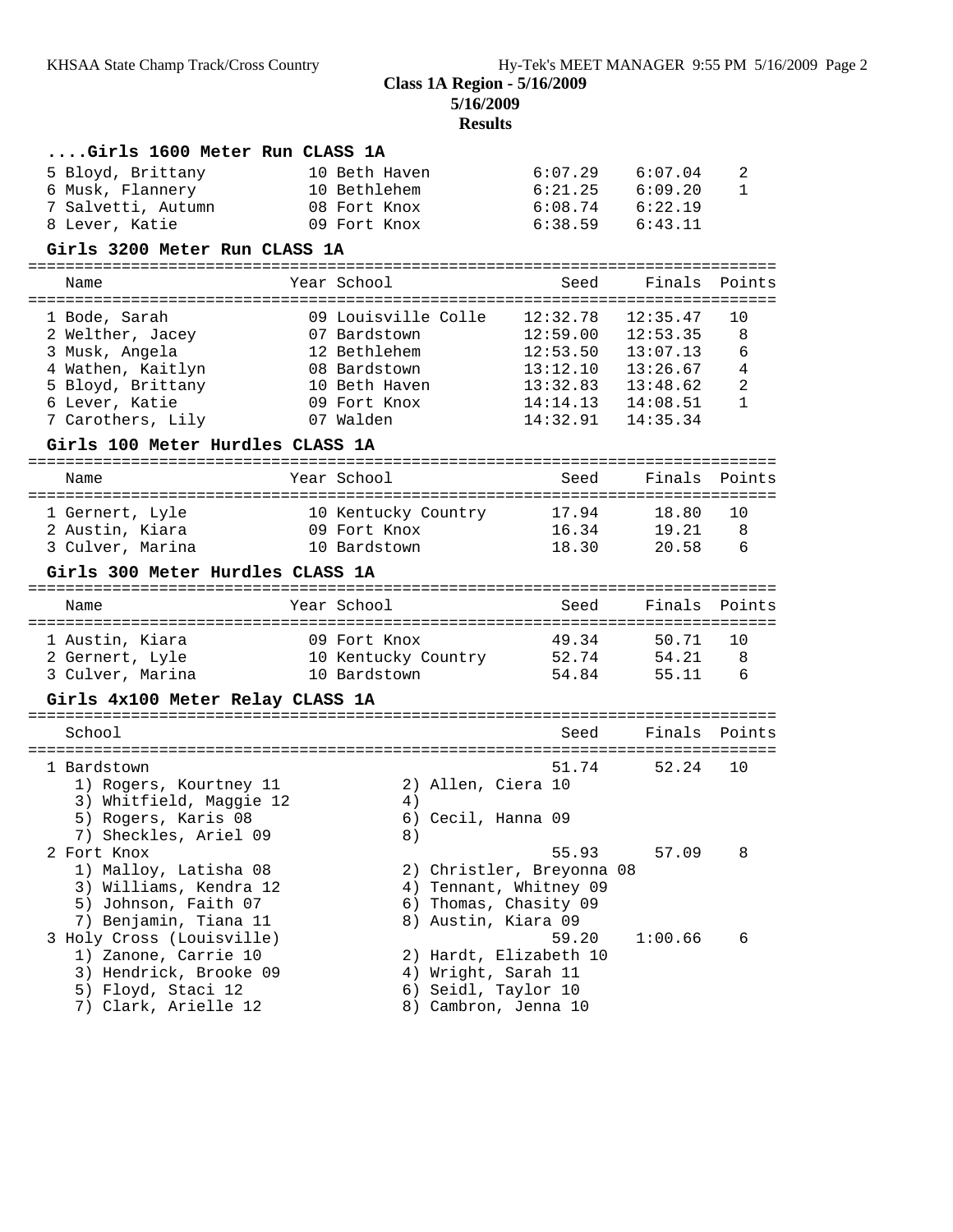### **Class 1A Region - 5/16/2009 5/16/2009**

## **Results**

# **Girls 4x200 Meter Relay CLASS 1A**

| School                                          |    | Seed                                         | Finals           | Points |
|-------------------------------------------------|----|----------------------------------------------|------------------|--------|
| 1 Bardstown                                     |    | 1:48.70                                      | -----<br>1:49.58 | 10     |
| 1) Rogers, Kourtney 11                          |    | 2) Eggins, Ericha 12                         |                  |        |
| 3) Whitfield, Maggie 12                         |    | 4) Allen, Ciera 10                           |                  |        |
| 5) Cecil, Hanna 09                              |    | 6) Rogers, Karis 08                          |                  |        |
| 2 Fort Knox                                     |    | 1:56.95                                      | 1:57.50          | 8      |
| 1) Malloy, Latisha 08                           |    | 2) Christler, Breyonna 08                    |                  |        |
| 3) Williams, Kendra 12                          |    | 4) Tennant, Whitney 09                       |                  |        |
| 5) Johnson, Faith 07                            |    | 6) Thomas, Chasity 09                        |                  |        |
| 7) Austin, Kiara 09                             |    | 8) Benjamin, Tiana 11<br>2:02.00             |                  |        |
| 3 Holy Cross (Louisville)<br>1) Floyd, Staci 12 |    | 2) Hardt, Elizabeth 10                       | 2:08.68          | 6      |
| 3) Zanone, Carrie 10                            |    | 4) Wright, Sarah 11                          |                  |        |
| 5) Clark, Arielle 12                            |    | 6) Cambron, Jenna 10                         |                  |        |
| 7) Hans, Stephanie 10                           |    | 8) Seidl, Taylor 10                          |                  |        |
| Girls 4x400 Meter Relay CLASS 1A                |    |                                              |                  |        |
|                                                 |    |                                              |                  |        |
| School<br>--------------                        |    | Seed                                         | Finals           | Points |
| 1 Bardstown                                     |    |                                              | 4:25.42          | 10     |
| 1) Whitfield, Maggie 12                         |    | 2) Cecil, Hanna 09                           |                  |        |
| 3) Rogers, Karis 08                             |    | 4) Yocum, Victoria 08                        |                  |        |
| 5) Leachman, Allison 09                         |    | 6) Seaman, Marie 08                          |                  |        |
| 7) Wathen, Kaitlyn 08                           |    | 8) Eggins, Ericha 12                         |                  |        |
| 2 Holy Cross (Louisville)                       |    | 4:39.00                                      | 4:32.06          | 8      |
| 1) Schum, Sara 10<br>3) Floyd, Staci 12         |    | 2) Zanone, Carrie 10<br>4) Roarx, Lindsey 11 |                  |        |
| 5) Hazelwood, Lynsey 09                         |    | 6) Hans, Stephanie 10                        |                  |        |
| 7) Hardt, Elizabeth 10                          | 8) |                                              |                  |        |
| 3 Fort Knox                                     |    | 4:37.26                                      | 4:35.63          | 6      |
| 1) Austin, Kiara 09                             |    | 2) Tennant, Whitney 09                       |                  |        |
| 3) Salvetti, Autumn 08                          |    | 4) Benjamin, Tiana 11                        |                  |        |
| 5) Raney, Emmy 11                               |    | 6) Thomas, Chasity 09                        |                  |        |
| 7) Johnson, Faith 07                            | 8) |                                              |                  |        |
| Girls 4x800 Meter Relay CLASS 1A                |    |                                              |                  |        |
| School                                          |    | Seed                                         | Finals           | Points |
|                                                 |    |                                              |                  |        |
| 1 Bardstown                                     |    | 11:04.00                                     | 11:06.28         | 10     |
| 1) Seaman, Christine 08                         |    | 2) Correro, Madison 09                       |                  |        |
| 3) Welther, Jacey 07<br>5) Seaman, Marie 08     |    | 4) Wathen, Kaitlyn 08                        |                  |        |
| 7) Satterly, Lesley 12                          | 8) | 6) McCarty, Tori 10                          |                  |        |
| 2 Holy Cross (Louisville)                       |    |                                              | 11:48.39         | 8      |
| 1) Schum, Sara 10                               |    | 2) Hardt, Elizabeth 10                       |                  |        |
| 3) Hendrick, Brooke 09                          |    | 4) Zanone, Carrie 10                         |                  |        |
| 5) Seidl, Taylor 10                             |    | 6) Wright, Sarah 11                          |                  |        |
| 7) Clark, Arielle 12                            |    | 8) Roarx, Lindsey 11                         |                  |        |
| 3 Fort Knox                                     |    | 12:10.23                                     | 13:07.93         | 6      |
| 1) Nuckols, Anna 10                             |    | 2) Lever, Katie 09                           |                  |        |
| 3) Johnson, Faith 07                            |    | 4) Salvetti, Autumn 08                       |                  |        |
| 5) Raney, Emmy 11                               |    | 6) Iacocca, Megan 10                         |                  |        |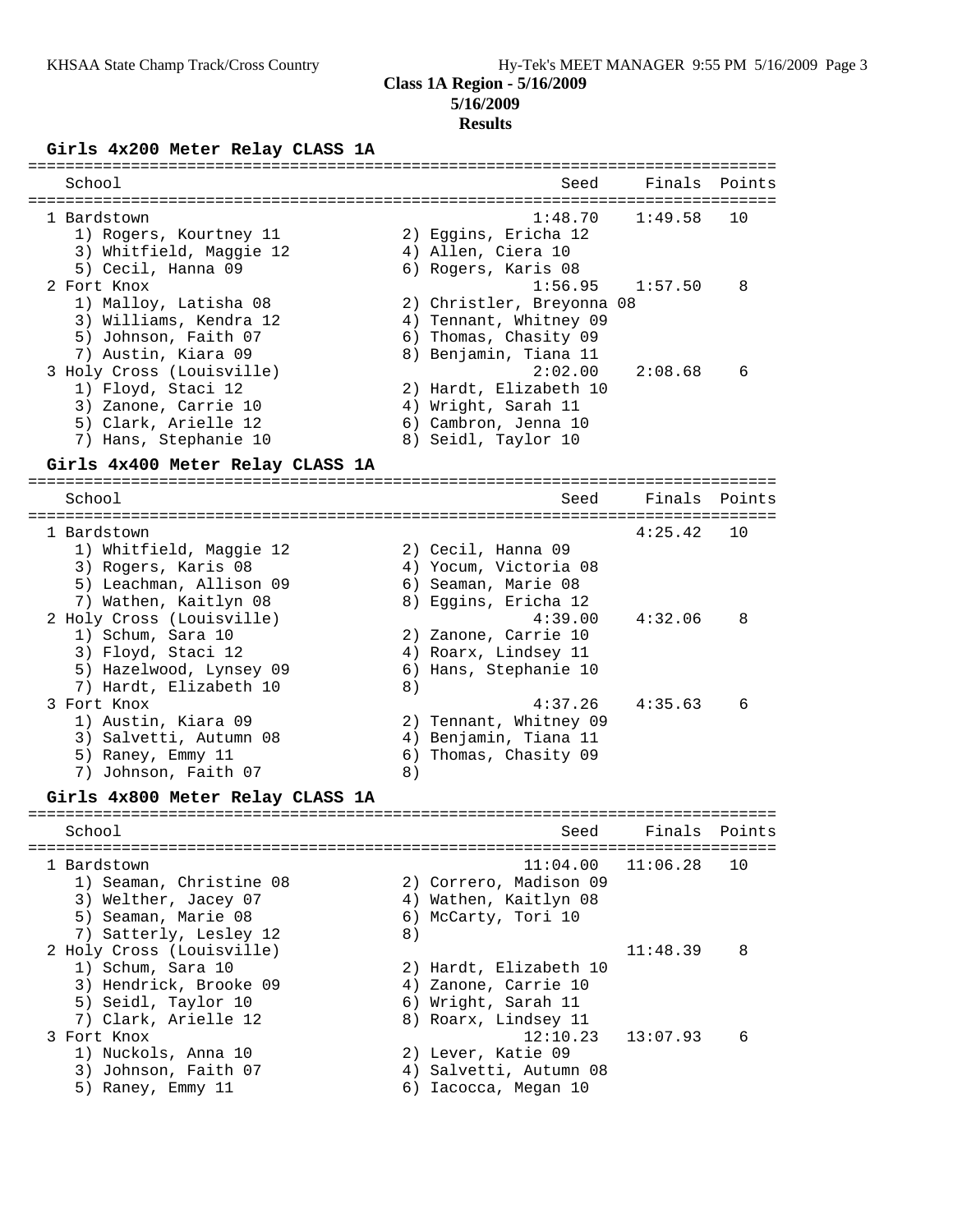**5/16/2009**

#### **Results**

### **....Girls 4x800 Meter Relay CLASS 1A**

7) George, Sarah 09 8) Case, Cynthia 08

## **Boys 100 Meter Dash CLASS 1A**

| Name                                  | Year School                         | Seed           | Finals         | Points                           |
|---------------------------------------|-------------------------------------|----------------|----------------|----------------------------------|
|                                       |                                     |                |                |                                  |
| 1 Etheridge, Brian                    | 09 Fort Knox                        | 13.30          | 13.60          |                                  |
| 2 Grant, JT                           | 09 DeSales                          | 13.99          | 13.97          |                                  |
| Section <sub>2</sub>                  |                                     |                |                |                                  |
| 1 Grundy, Dairean                     | 12 Bardstown                        | 11.40          | 11.66          | 10                               |
| 2 Brown, Quensie                      | 09 Fort Knox                        | 11.74          | 11.80          | 8                                |
| 3 Scott, Darnell                      | 11 St. Francis                      | 11.80          | 12.08          | 6                                |
| 4 Martin, Chase                       | 12 Lou. Holy Cross                  | 11.70          | 12.23          | $\overline{4}$                   |
| 5 Summers, Sam                        | 10 Kentucky Country                 | 11.95          | 12.30          | $\overline{a}$                   |
| 6 Cissell, Quentez                    | 11 Bardstown                        | 12.04          | 12.40          | $\mathbf{1}$                     |
| 7 Wills, Stephen                      | 10 Whitefield Academy               | 11.70          | 12.50          |                                  |
| Boys 200 Meter Dash CLASS 1A          |                                     |                |                |                                  |
| Name                                  | Year School                         | Seed           | Finals         | Points                           |
| Section 1                             |                                     |                |                |                                  |
| 1 Summers, Sam                        | 10 Kentucky Country                 | 25.74          | 25.81          | 1                                |
| 2 Wills, Stephen                      | 10 Whitefield Academy               | 26.60          | 26.06          |                                  |
| 3 Holloway, Guy                       | 08 Walden                           | 26.36          | 27.42          |                                  |
| 4 Underwood, Russell                  | 09 DeSales                          | 27.70          | 28.96          |                                  |
| Section <sub>2</sub>                  |                                     |                |                |                                  |
| 1 Edelen, Damian                      | 12 Bardstown                        | 23.30          | 24.15          | 10                               |
| 2 Ward, Jeff                          | 10 DeSales                          | 24.62          | 24.45          | 8                                |
| 3 Nidiffer, Brandon                   | 11 Louisville Colle                 | 24.85          | 25.02          | 6                                |
| 4 Scott, Darnell                      | 11 St. Francis                      | 25.20          | 25.19          | $\overline{4}$                   |
| 5 Martin, Chase                       | 12 Lou. Holy Cross                  | 24.00          | 25.45          | 2                                |
| 6 Brown, Quensie                      | 09 Fort Knox                        | 23.84          | 27.09          |                                  |
|                                       |                                     |                |                |                                  |
| Boys 400 Meter Dash CLASS 1A          |                                     |                |                |                                  |
| Name                                  | Year School                         | Seed           | Finals         | Points                           |
|                                       |                                     |                |                |                                  |
| Section 1                             |                                     |                |                |                                  |
| 1 Reed, Lance                         | Bethlehem                           | 58.12          | 57.65          |                                  |
| 2 Reyna, Alex                         | 10 Bethlehem                        | 1:00.50        | 1:02.65        |                                  |
| 3 Mitchell, Damek                     | 11 Lou. Holy Cross                  | 1:00.00        | 1:04.84        |                                  |
| 4 Mohamood, Abdul                     | 09 St. Francis                      |                | 1:06.81        |                                  |
| 5 Cote, Griffin                       | 09 St. Francis                      |                | 1:08.62        |                                  |
| 6 Hunt, Austin                        | 10 Lou. Holy Cross                  | 1:00.00        | 1:08.89        |                                  |
| Section<br>2                          |                                     |                |                |                                  |
| 1 Edelen, Damian                      | 12 Bardstown<br>10 DeSales          | 51.90          | 52.15          | 10                               |
| 2 Ward, Jeff                          |                                     | 53.91          | 53.35          | 8                                |
| 3 Lyvers, Ben                         | 10 Bardstown                        | 54.01          | 53.69<br>54.35 | 6                                |
| 4 Hancock, Xavier                     | 10 Fort Knox<br>12 Kentucky Country | 53.64<br>55.54 | 54.45          | $\overline{4}$<br>$\overline{c}$ |
| 5 Weishar, James<br>6 Kaczmarek, Kirk | 09 Kentucky Country                 | 56.14          | 54.49          | 1                                |
| 7 Malloy, Corey                       | 09 Fort Knox                        | 56.99          | 58.56          |                                  |
| 8 Sieg, Ethan                         | 09 Whitefield Academy               | 57.10          | 1:01.79        |                                  |
|                                       |                                     |                |                |                                  |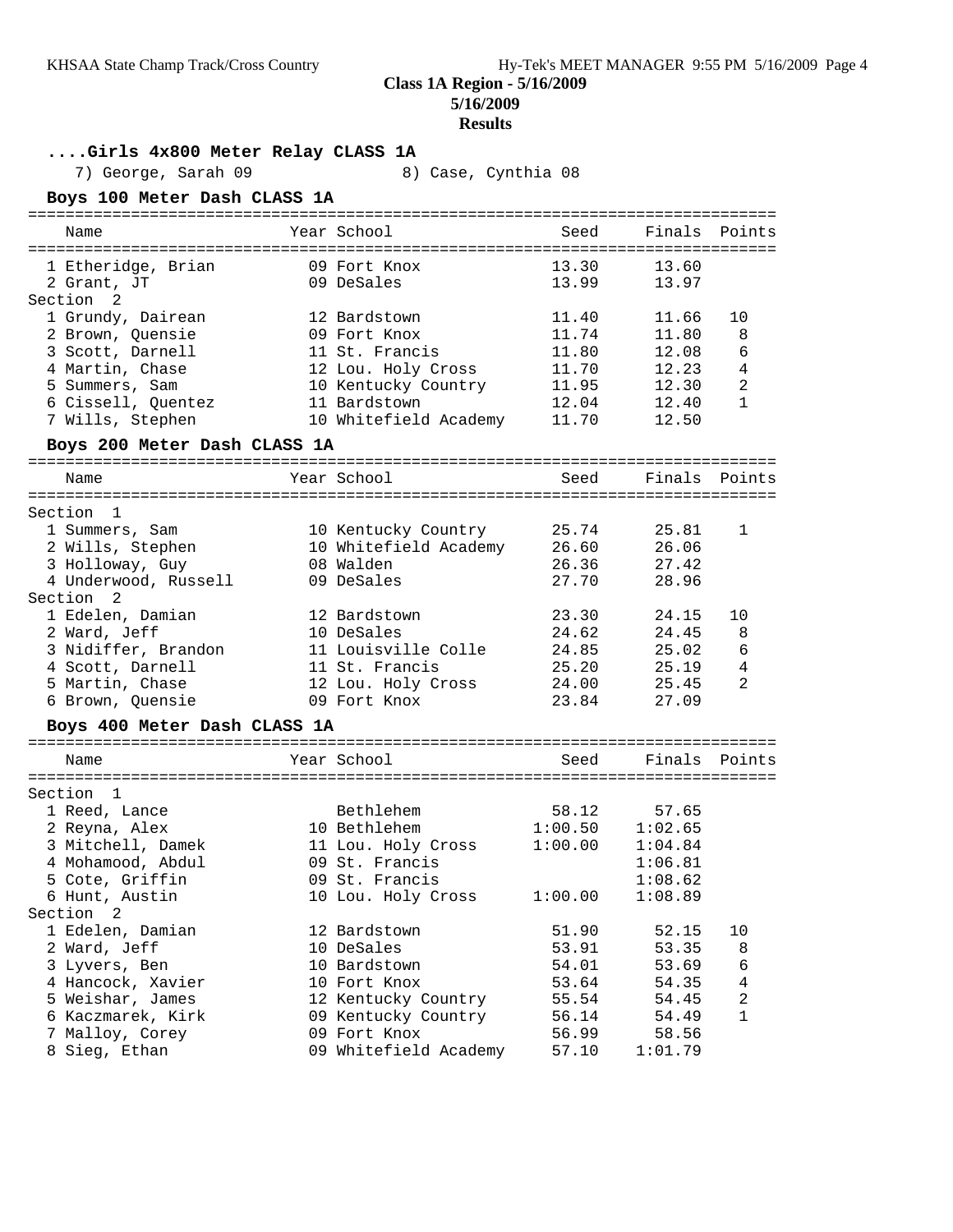#### **Class 1A Region - 5/16/2009 5/16/2009 Results**

**Boys 800 Meter Run CLASS 1A**

| Name                            | Year School                                                               | Seed     |                     | Finals Points  |
|---------------------------------|---------------------------------------------------------------------------|----------|---------------------|----------------|
| Section 1                       |                                                                           |          |                     |                |
| 1 Kahleifeh, Adam               | 11 Bardstown                                                              | 1:58.80  | 2:03.36             | 10             |
| 2 Kays, Jonathan                | 12 Bardstown                                                              | 2:04.40  | 2:05.82             | 8              |
| 3 Mattingly, Drew               | 11 Louisville Colle                                                       | 2:10.73  | 2:10.94             | 6              |
| 4 McConnell, Atom               | 11 DeSales                                                                | 2:07.94  | 2:12.04             | 4              |
| 5 Clements, Alex                | 12 Bethlehem                                                              | 2:16.10  | 2:17.55             | 2              |
|                                 |                                                                           |          |                     |                |
| 6 Ray, Collin                   | 10 Lou. Holy Cross<br>10 Lou. 1011<br>11 Louisville Colle<br>11 Bethlehem | 2:15.00  | 2:18.08             | 1              |
| 7 Goldstein, Phillip            |                                                                           |          | 2:19.01             |                |
| 8 Riney, Thomas                 |                                                                           | 2:20.25  | 2:19.11             |                |
| 9 Salvetti, Daniel              | 11 Fort Knox                                                              | 2:14.22  | 2:22.82             |                |
| 10 Barney, Shawn                | 10 DeSales                                                                | 2:26.95  | 2:23.22             |                |
| 11 Millay, Gabe                 | 12 Lou. Holy Cross                                                        | 2:20.00  | 2:38.42             |                |
| Boys 1600 Meter Run CLASS 1A    |                                                                           |          |                     |                |
| Name                            | Year School                                                               | Seed     |                     | Finals Points  |
|                                 |                                                                           |          |                     |                |
| 1 Kahleifeh, Adam               | 11 Bardstown                                                              | 4:44.50  | 4:37.66             | 10             |
| 2 Perronie, Dominic             | 10 Lou. Holy Cross 4:45.00                                                |          | 4:41.45             | 8              |
| 3 McConnell, Atom               | 11 DeSales                                                                | 4:56.90  | 4:50.46             | 6              |
|                                 | 11 Bardstown                                                              | 5:03.90  | 4:55.60             | 4              |
| 4 Lanham, Paul                  |                                                                           |          | $5:12.20$ $4:58.95$ |                |
| 5 Clements, Alex                | 12 Bethlehem                                                              |          |                     | $\overline{c}$ |
| 6 Vincent, Drew                 | 09 Whitefield Academy 4:56.78                                             |          | 5:03.22             | $\mathbf{1}$   |
| 7 Ray, Collin                   | 10 Lou. Holy Cross 5:15.00 5:05.87                                        |          |                     |                |
| 8 Salvetti, Daniel              | 11 Fort Knox                                                              | 5:09.64  | 5:08.03             |                |
| 9 James, Frank                  | 09 Kentucky Country<br>09 Bethlehem                                       | 5:08.19  | 5:11.11             |                |
| 10 McMahan, Chuck               | 09 Bethlehem                                                              | 5:30.25  | 5:21.87             |                |
| -- Wunsch, Jake                 | 07 Walden                                                                 | 5:25.00  | DQ                  | lane violation |
| Boys 3200 Meter Run CLASS 1A    |                                                                           |          |                     |                |
| Name                            | Year School                                                               | Seed     | Finals Points       |                |
|                                 |                                                                           |          |                     |                |
| 1 Kahleifeh, Adam               | 11 Bardstown                                                              | 10:45.22 | 10:16.38            | 10             |
| 2 Perronie, Dominic             | 10 Lou. Holy Cross 10:17.00                                               |          | 10:16.81            | 8              |
| 3 Burke, John                   | 10 Louisville Colle 10:41.76                                              |          | 10:32.54            | 6              |
| 4 Vincent, Drew                 | 09 Whitefield Academy 11:19.40                                            |          | 11:01.32            | $\overline{4}$ |
| 5 Lanham, Paul                  | 11 Bardstown                                                              | 11:22.50 | 11:13.20            | $\sqrt{2}$     |
| 6 Snodgress, Matthew            | 10 Lou. Holy Cross                                                        | 11:26.00 | 11:29.75            | $\mathbf 1$    |
| 7 Salvetti, Daniel              | 11 Fort Knox                                                              |          | 11:29.82            |                |
| 8 McMahan, Chuck                | 09 Bethlehem                                                              | 11:38.50 | 11:34.16            |                |
| 9 McConnell, Atom               | 11 DeSales                                                                | 11:06.70 | 12:48.62            |                |
| 10 Spear, Ben                   | 07 Walden                                                                 | 12:50.75 | 12:58.01            |                |
| 11 Kuchenbrod, Andrew           | 10 DeSales                                                                | 14:03.84 | 14:42.67            |                |
| Boys 110 Meter Hurdles CLASS 1A |                                                                           |          |                     |                |
| Name                            | Year School                                                               | Seed     | Finals              | Points         |
|                                 |                                                                           |          |                     | =============  |
| 1 Edwards, Courtney             | 11 Fort Knox                                                              | 14.64    | 14.92               | 10             |
| 2 McCarty, Nick                 | 11 Bardstown                                                              | 17.20    | 17.27               | 8              |
| 3 Mattingly, Troy               | 11 DeSales                                                                | 18.54    | 18.41               | 6              |
| 4 Valdez, Robbie                | 10 Lou. Holy Cross                                                        | 18.50    | 19.39               | 4              |
|                                 |                                                                           |          |                     |                |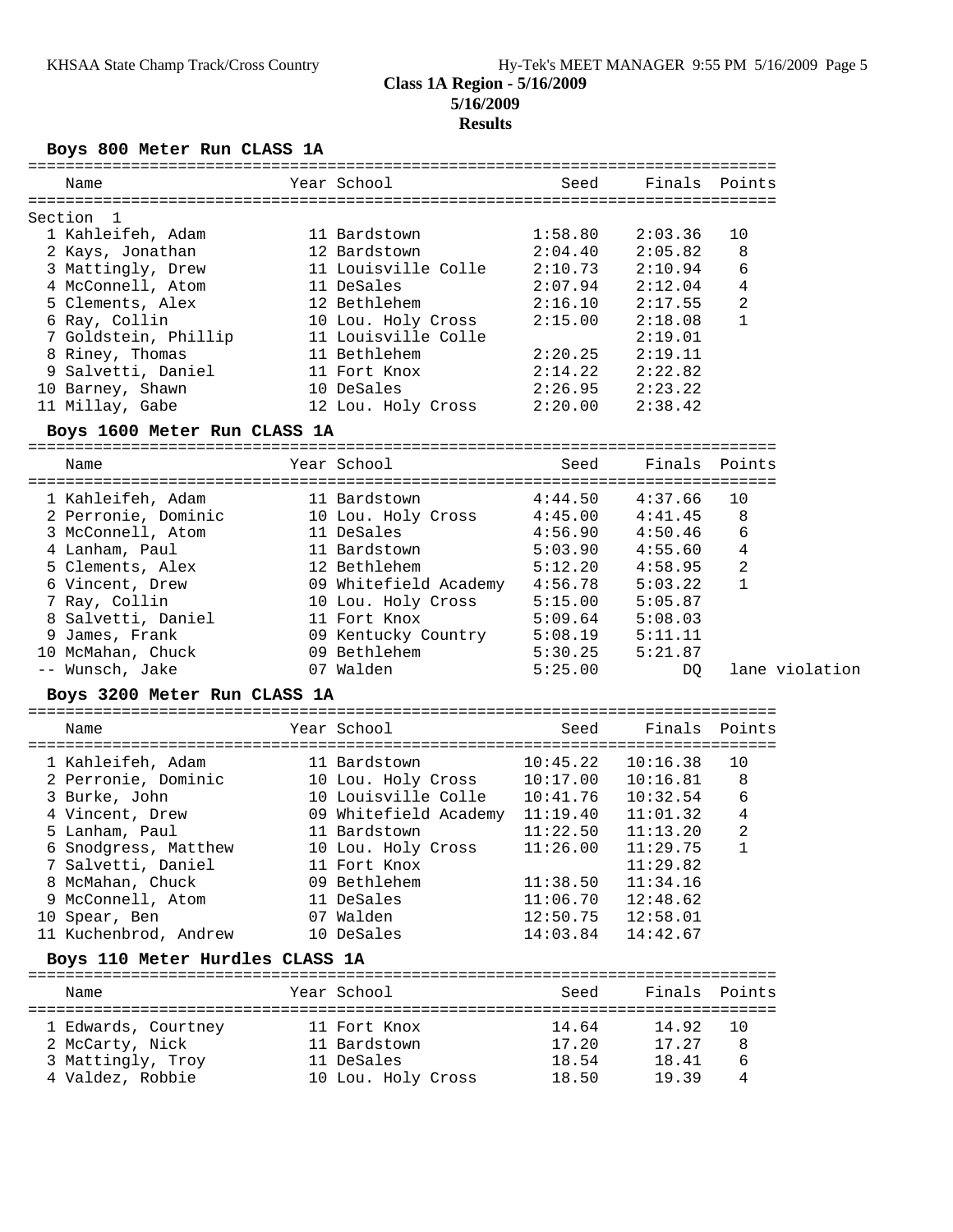**5/16/2009**

# **Results**

| Boys 110 Meter Hurdles CLASS 1A                |                                  |                                                   |               |                   |
|------------------------------------------------|----------------------------------|---------------------------------------------------|---------------|-------------------|
| 5 Walker, Anthony                              | 09 Bardstown                     | 21.30                                             | 20.16         | 2                 |
| 6 Tinnell, James                               | 12 DeSales                       | 19.10                                             | 20.19         | 1                 |
| Boys 300 Meter Hurdles CLASS 1A                |                                  |                                                   |               |                   |
|                                                |                                  |                                                   |               |                   |
| Name                                           | Year School                      | Seed                                              | Finals        | Points            |
| 1 Edwards, Courtney                            | 11 Fort Knox                     | 39.64                                             | 39.94         | 10                |
| 2 Leachman, Jacob                              | 12 Bardstown                     | 42.01                                             | 42.96         | 8                 |
| 3 McCarty, Nick                                | 11 Bardstown                     | 44.24                                             | 44.61         | 6                 |
| 4 Mattingly, Troy                              | 11 DeSales                       | 45.81                                             | 45.40         | 4                 |
| 5 Valdez, Robbie                               | 10 Lou. Holy Cross<br>12 DeSales | 45.00<br>51.50                                    | 47.08         | 2<br>$\mathbf{1}$ |
| 6 Tinnell, James                               |                                  |                                                   | 51.68         |                   |
| Boys 4x100 Meter Relay CLASS 1A                |                                  |                                                   |               |                   |
| School                                         |                                  | Seed                                              | Finals Points |                   |
| 1 Bardstown                                    |                                  | 46.90                                             | 46.26         | 10                |
| 1) Downs, TJ 12                                |                                  | 2) Phillips, DeAngelo 12                          |               |                   |
| 3) Grundy, Dairean 12                          |                                  | 4) Edelen, Sean 12                                |               |                   |
| 5)                                             |                                  | 6) Hickman, Jordan 12                             |               |                   |
| 7) Willett, JP 11                              |                                  | 8) Edelen, Damian 12                              |               |                   |
| 2 Fort Knox                                    |                                  | 46.83                                             | 46.93         | 8                 |
| 1) Hancock, Xavier 10                          |                                  | 2) Fed, Antonio 12                                |               |                   |
| 3) Jones, Alex 10<br>5) Malloy, Corey 09       |                                  | 4) Brown, Quensie 09<br>6) Benjamin, Lamar 09     |               |                   |
| 7) Etheridge, Brian 09                         |                                  | 8) Johnson, Torre 09                              |               |                   |
| 3 Kentucky Country Day                         |                                  | 48.10                                             | 47.97         | 6                 |
| 1) Stoess, Beau 12                             |                                  | 2) Summers, Sam 10                                |               |                   |
| 3) Ghasem, Wesley 12                           |                                  | 4) Weishar, James 12                              |               |                   |
| 5) Speed, Marc 12                              |                                  | 6) Kaczmarek, Kirk 09                             |               |                   |
| 7) James, Frank 09                             |                                  | 8) Liebman, Jared 07                              |               |                   |
| 4 DeSales                                      |                                  | 59.60                                             | 54.60         | 4                 |
| 1) Barney, Shawn 10                            |                                  | $2)$ Grant, JT 09                                 |               |                   |
| 3) Sivado, Eric 10<br>5) Kuchenbrod, Andrew 10 |                                  | 4) Underwood, Russell 09<br>6) Tinnell, Dustin 09 |               |                   |
| 7) Morales, Daniel 11                          | 8)                               |                                                   |               |                   |
|                                                |                                  |                                                   |               |                   |
| Boys 4x200 Meter Relay CLASS 1A                |                                  |                                                   |               |                   |
| School                                         |                                  | Seed                                              | Finals        | Points            |
| 1 Bardstown                                    |                                  | 1:34.00                                           | 1:34.12       | 10                |
| 1) Willett, JP 11                              |                                  | 2) Cissell, Quentez 11                            |               |                   |
| 3) Phillips, DeAngelo 12                       |                                  | 4) Edelen, Damian 12                              |               |                   |
| 5) Hickman, Jordan 12                          |                                  | 6) Edelen, Sean 12                                |               |                   |
| 7) Grundy, Dairean 12                          |                                  | 8) Walker, Anthony 09                             |               |                   |
| 2 Fort Knox                                    |                                  | 1:38.13                                           | 1:38.24       | 8                 |
| 1) Hancock, Xavier 10                          |                                  | 2) Fed, Antonio 12                                |               |                   |
| 3) Jones, Alex 10<br>5) Malloy, Corey 09       |                                  | 4) Brown, Quensie 09<br>6) Benjamin, Lamar 09     |               |                   |
| 7) Etheridge, Brian 09                         |                                  | 8) Johnson, Torre 09                              |               |                   |
| 3 Holy Cross (Louisville)                      |                                  | 1:36.00                                           | 1:39.43       | 6                 |
| 1) Martin, Chase 12                            |                                  | 2) Hazelwood, Chad 12                             |               |                   |
|                                                |                                  |                                                   |               |                   |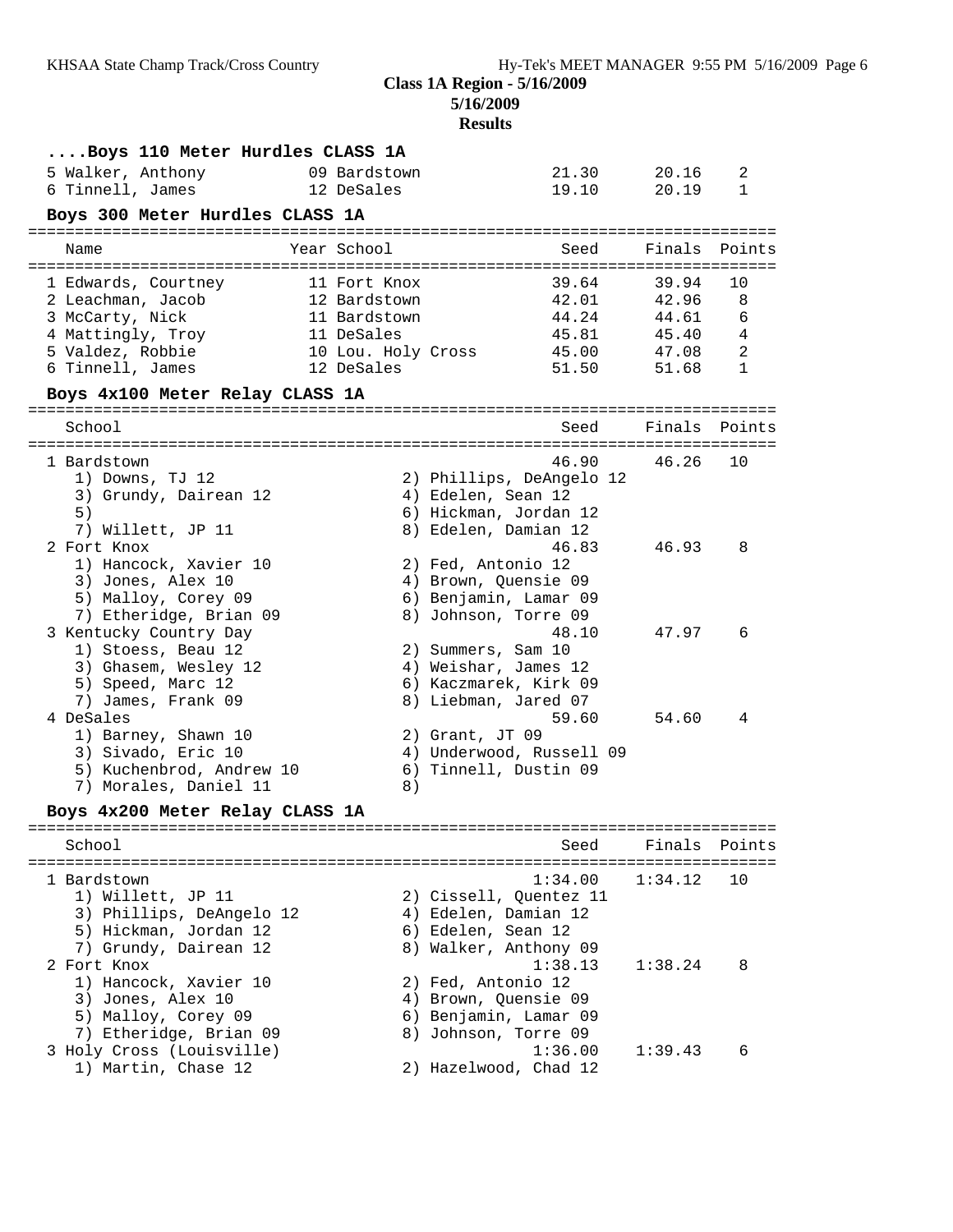**5/16/2009**

#### **Results**

#### **....Boys 4x200 Meter Relay CLASS 1A**

| 3) Durbin, Zach 11       | 4) Vittitoe, Skyler 11 |     |                |
|--------------------------|------------------------|-----|----------------|
| 5)                       | 6) Morrison, Rashad 12 |     |                |
| 7) Schonburg, Cody 10    | 8) George, Cody 09     |     |                |
| -- Kentucky Country Day  | 1:40.30                | DNF |                |
| 1) Stoess, Beau 12       | 2) Summers, Sam 10     |     |                |
| 3) Ghasem, Wesley 12     | 4) Kaczmarek, Kirk 09  |     |                |
| 5) Liebman, Jared 07     | 6) Cohen, Reed 10      |     |                |
| 7) James, Frank 09       | 8) Weishar, James 12   |     |                |
| -- DeSales               | 2:06.17                | DO  | zone violation |
| 1) Underwood, Russell 09 | 2) Sivado, Eric 10     |     |                |
| 3) Kuchenbrod, Andrew 10 | 4) Tinnell, Dustin 09  |     |                |
| $5)$ Grant, JT 09        | 6) Morales, Daniel 11  |     |                |
| 7) Barney, Shawn 10      | 8                      |     |                |

#### **Boys 4x400 Meter Relay CLASS 1A**

================================================================================ School Seed Finals Points ================================================================================ 1 Bardstown 3:35.48 3:37.56 10 1) Kays, Jonathan  $12$  3) 4) Edelen, Damian 12 5) Cissell, Quentez 11 6) Kahleifeh, Adam 11 7) Keene, Djulian 12 8) Walker, Anthony 09 2 Fort Knox 3:42.45 3:43.23 8 1) Malloy, Corey 09 2) Johnson, Torre 09 3) Hancock, Xavier 10 (4) 5) Fed, Antonio 12 6) Benjamin, Lamar 09 7) Salvetti, Daniel 11 8) Patrick, Josh 11 3 Kentucky Country Day 3:50.93 3:43.86 6 1) Liebman, Jared 07 2) Kaczmarek, Kirk 09 3) James, Frank 09 4) Ghasem, Wesley 12 5) Senler, Alex 12 (6) Stoess, Beau 12 7) Summers, Sam 10 (8) 1 12<br>
4 Holy Cross (Louisville)<br>
3:55.00 3:56.65 4 1) Ray, Collin 10 2) Millay, Gabe 12 3) Valdez, Robbie 10 4) Schonburg, Cody 10 5) 6) Hazelwood, Chad 12 7) Durbin, Zach 11 8) Morrison, Rashad 12 5 Bethlehem 4:12.40 2 1) Riney, Thomas 11 2) Reyna, Alex 10 3) Powerleau, Drew 09 4) Clements, Alex 12 5) McMahan, Chuck 09 (6) Reed, Lance 6 DeSales 4:16.00 4:28.68 1 1) Barney, Shawn 10 2) Tinnell, James 12 3) Sivado, Eric 10 4) Underwood, Russell 09 5) Kuchenbrod, Andrew 10 6) Tinnell, Dustin 09 7) Grant, JT 09 8) Morales, Daniel 11 **Boys 4x800 Meter Relay CLASS 1A** ================================================================================ School Seed Finals Points ================================================================================ 1 Bardstown 8:27.40 8:39.53 10 1) Leachman, Jacob 12 2) Hubbard, Justin 09 3) Kays, Jonathan 12 4) Kahleifeh, Adam 11